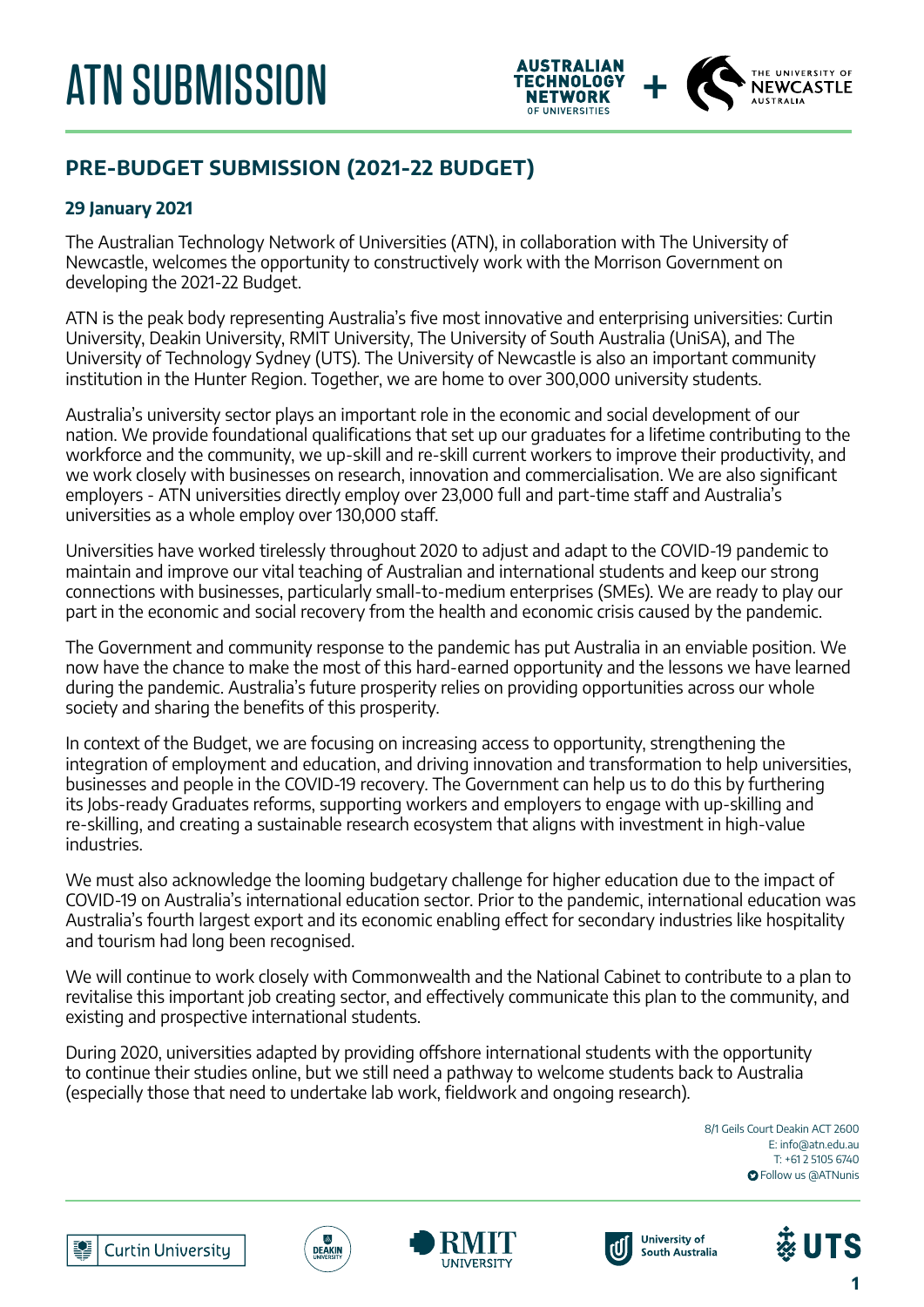

The Government and universities have worked hard over the last three decades to build up a substantial international education system, that generates many economic, diplomatic, social and cultural benefits for Australia. It is important that we protect the position, desirability and competitiveness of Australia in the international student market.

ATN will also continue to work the Government on extending our community engagement. Universities are important anchor institutions in their communities. As part of our broader mission, we engage with community projects that have a real impact.

Strengthening our local communities by engaging with them, understanding the challenges they face, and developing innovative solutions is part of our DNA. Our reach and impact goes well beyond our students, researchers and other staff to share the benefits of our public institutions.

Our approach can be summarised into three focus areas with the following recommendations:

### **Access to opportunity**

- **1. Closely monitor, evaluate and review the impact of the Job-ready Graduates Package to ensure that it is providing opportunities for all Australians.**
- **2. Provide better access to Commonwealth support and more flexibility in the way universities can deliver this support.**
- **3. Recognise the skilling needs of different regions within Australia, including extending demand driven access to all Aboriginal and Torres Strait Islander people and providing the Tertiary Access Payment for all students from regional and remote areas.**

## **Integration of employment and education**

- **4. Develop collaborative learning hubs that co-locate industry, education and training sector organisations.**
- **5. Encourage enterprise-based learning such as work-integrated learning, industry-linked research positions, and employer-driven apprenticeships, cadetships and internships.**
- **6. As other supports are tapered, introduce targeted support or entitlements for the up-skilling and re-skilling of workers.**

## **Driving innovation and transformation**

- **7. Maintain a pipeline of research from discovery through to application and commercialisation.**
- **8. Recognise innovations and high-value industries on a national and local level within a broader industry strategy.**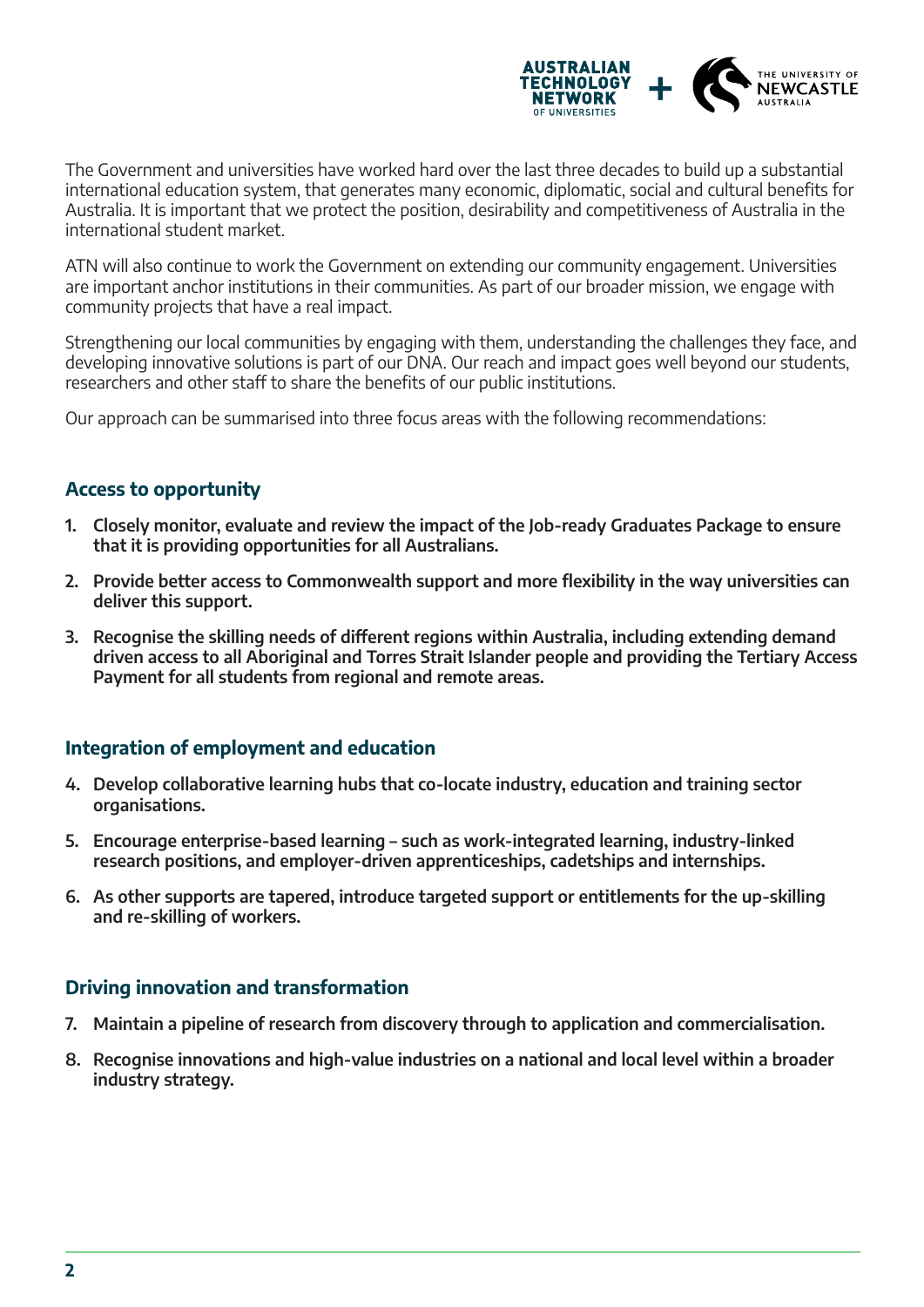

# **Access to opportunity**

Provide equitable access to opportunity by putting the strategy, funding, and partnerships in place that grow high-value jobs and industries, supported by innovative education models and production of a flexible, adaptive workforce

#### **Recommendations**

**1. Closely monitor, evaluate and review the impact of the Job-ready Graduates Package to ensure that it is providing opportunities for all Australians.** 

Providing access to opportunity means ensuring that the funding system is enabling universities to continue providing world-class education to Australian students.

As the reforms to higher education are implemented over 2021-23, we need to assess whether they are achieving the Government's policy aims. A particular concern is whether students are responding to funding incentives that encourage participation in national priority areas and whether the total funding is meeting the cost of delivery.

An important part of providing access to opportunity is ensuring that equity-focused funding is helping those that need it. ATN looks forward to contributing to the development of the Indigenous, Regional and Low SES Attainment Fund (IRLSAF). We also want to ensure that there is continued access to proven pathways to university, such as enabling programs, for people who experience all forms of educational disadvantage. The Australians that need better access to opportunity are diverse and the assistance they need is similarly diverse.

#### **2. Provide better access to Commonwealth support and more flexibility in the way universities can deliver this support.**

The flexibility in the funding envelope introduced in the Jobs-ready Graduates Package was a significant reform. It has enabled universities to respond to student and community demand by offering places in the areas and levels that are needed.

The 50,000 new places in short courses announced in the 2020-21 Budget were welcomed by ATN. We will need to start building on this in 2021 in order to continue delivering the skills Australians need in the way they want them in 2022 and beyond.

The Government, in collaboration with universities, should design the future framework for short courses to continue the process of reform of the Australian Qualifications Framework (AQF). Being the first country to successfully implement a national system for the funding and recognition of short courses will deliver a substantial competitive edge, both locally and globally.

A crucial part of this will be by providing Commonwealth support on a subject-by-subject basis to people up-skilling and re-skilling. This would make short courses more accessible and attractive, while the short course framework would also provide a pathway for recognition and accreditation for those interested in pursuing their studies further.

#### **3. Recognise the skilling needs of different regions within Australia, including extending demand driven access to all Aboriginal and Torres Strait Islander people and providing the Tertiary Access Payment (TAP) for all students from regional and remote areas.**

While we have a national higher education system, there are persistent disparities in educational attainment across Australia (particularly in regional areas). The Government could continue to address this by extending the reforms of the Jobs-ready Graduates Package.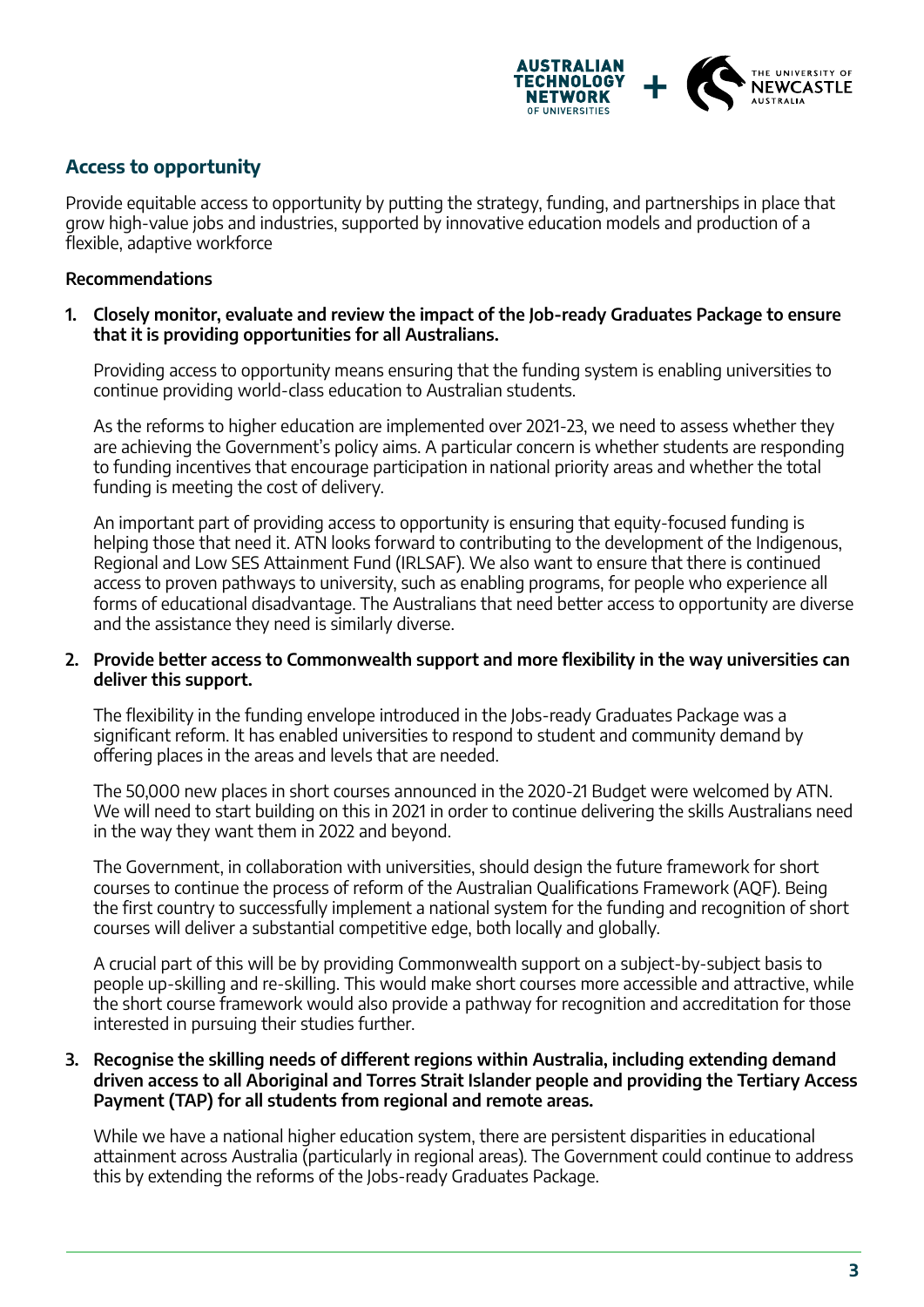

The Jobs-ready Graduates Package has provided demand-driven funding for eligible Indigenous persons, with the definition of such a person being restricted to someone whose permanent home address at the time of enrolment is in a regional or remote area. Over a third of Indigenous persons do not live in regional or remote areas and a high priority needs to be given to reducing the gap in further educational attainment for all Indigenous persons.

This initiative should be broadened to include all Indigenous persons. This would better align the reforms with the Government's recently announced approach to Closing the Gap and revised further education target.

Additionally, all regional and remote students should have access to the TAP regardless of the location of the institution at which they choose to study. This would meet the aims of improving the access and attainment of regional students in the Government's National Regional, Rural and Remote Education Strategy.

# **Integration of employment and education**

Help maintain the momentum of the recovery by providing support for business to up-skill and re-skill staff and engage in research, innovation and commercialisation. This support should be targeted to smallto-medium enterprises (SMEs), in particular.

#### **Recommendations**

#### **4. Develop collaborative learning hubs that co-locate industry, education and training sector organisations.**

In December 2020, ATN released Skills for Tomorrow, a joint paper written in partnership with TAFE Directors Australia, the Australian Industry Group and AlpaBeta (now a part of Accenture). The paper recommended implementing strategies, funding and partnerships to grow high-value jobs and industries, and support them with innovative education and training models. Developing collaborative learning hubs is central to this. Collaborative learning hubs that physically co-locate industry and education and training organisations are critical to support new work integrated models of learning and innovation.

The Tonsley Innovation District in South Australia is an example where research institutions, businesses, start-ups, incubators, government and the wider community have come together in partnership. The facility will support employment and encourage a transition from traditional manufacturing to high-value advanced manufacturing.

Accenture's Adelaide Hub is another example where industry, government, and education and training providers are partnering to develop high-skilled jobs in high-value industries. The hub has the potential to generate up to 2,000 jobs over the next five years and inject up to \$1 billion into the South Australian economy. The move supports South Australia's push for establishing a high-tech community and a new, collaborative approach to business and technology. The hub will focus on growing sectors in South Australia, including aerospace, defence and cyber security. It adds to the network of organisations setting up in Adelaide such as the Australian Space Agency, the Australian Institute for Machine Learning, an MIT Living Lab and the Australian Cyber Collaboration Centre.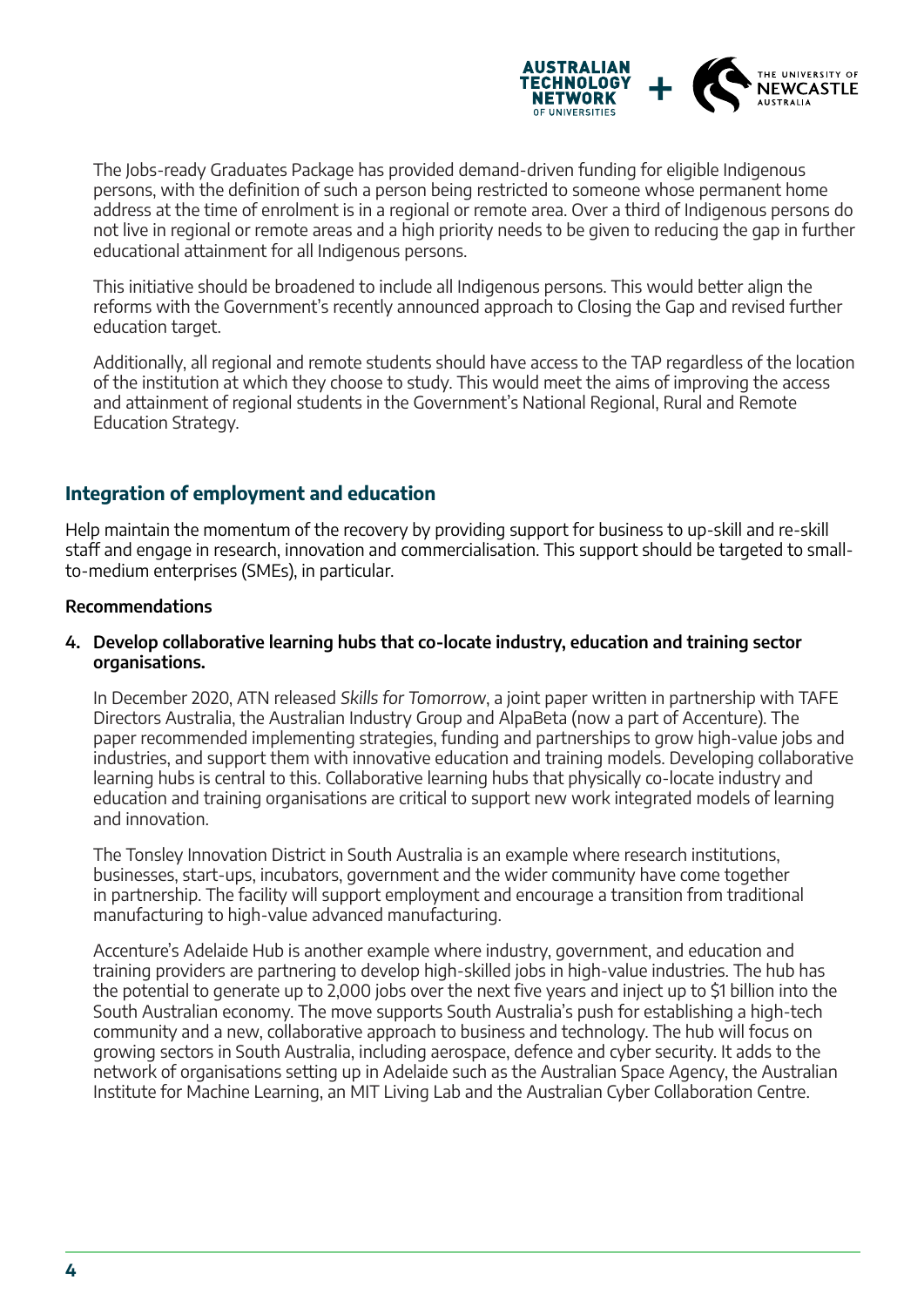

#### **5. Encourage enterprise-based learning – such as work-integrated learning, industry-linked research positions, and employer-driven apprenticeships, cadetships and internships.**

Enterprise-based learning will allow entry-level and existing cohorts of workers to be skilled, reskilled and up-skilled.

This and other forms of work-integrated learning help ensure the relevance of learning and means skills can be immediately applied and reinforced. It helps build cohorts of learners within a single company, area or industry. It allows content to be more rapidly adapted to emerging trends and needs within industries. Work-integrated learning opportunities that foster connections with international companies and global industries also ensures Australia and Australian industries benefit from global innovations.

Collaboration between government, the education and training sector and industry will become increasingly important to equip workers with the necessary skills they need. RMIT University's Deputy Vice Chancellor Science, Engineering and Health and Vice President for Digital Innovation, Professor Aleksander Subic, reinforces this point when discussing growing areas such as systems design, industrial automation and robotics, and security, saying "we need to partner in ways we haven't done in the past. It's about co-design, co-investment and co-delivery of transformational programs for the changing industry environment and economy".

One example of this type of partnership is the collaboration between UTS and Telstra Corporation. In 2019, UTS worked closely with the Telstra Corporation to up-skill employees in areas including big data, machine learning and artificial intelligence. With a shortfall of up to 60,000 information and communication technology workers in Australia over the next five years, Telstra identified a range of skills gaps in its workforce strategy and worked with UTS to retrain employees while accessing the UTS' research capability and excellence.

Better blends of working and learning are an opportunity to provide more flexible, engaging learning experiences. It is timely therefore that we work together to enable modern forms of qualifications such as advanced apprenticeships or cadetships. This will also involve creating bite-sized learning opportunities in which industry, universities and the economy can do things differently for everyone's benefit.

One of the important reforms of the Job-ready Graduates Package was extending Commonwealth support for work experience in industry units. This will enable universities to offer more opportunities for students to get industry experience, test and develop their skills, and boost their employment opportunities.

However we know that, more than ever, students are managing the demands of part-time work and part-time (or even full-time) study. Work placements and internships often mean these students to scale back or cease their paid employment to focus on their studies. To expand access to these work experience opportunities, the Government should provide support for students who need financial assistance.

This would continue and extend the work that has begun with the introduction of the National Priorities and Industry Linkage Fund (NPILF).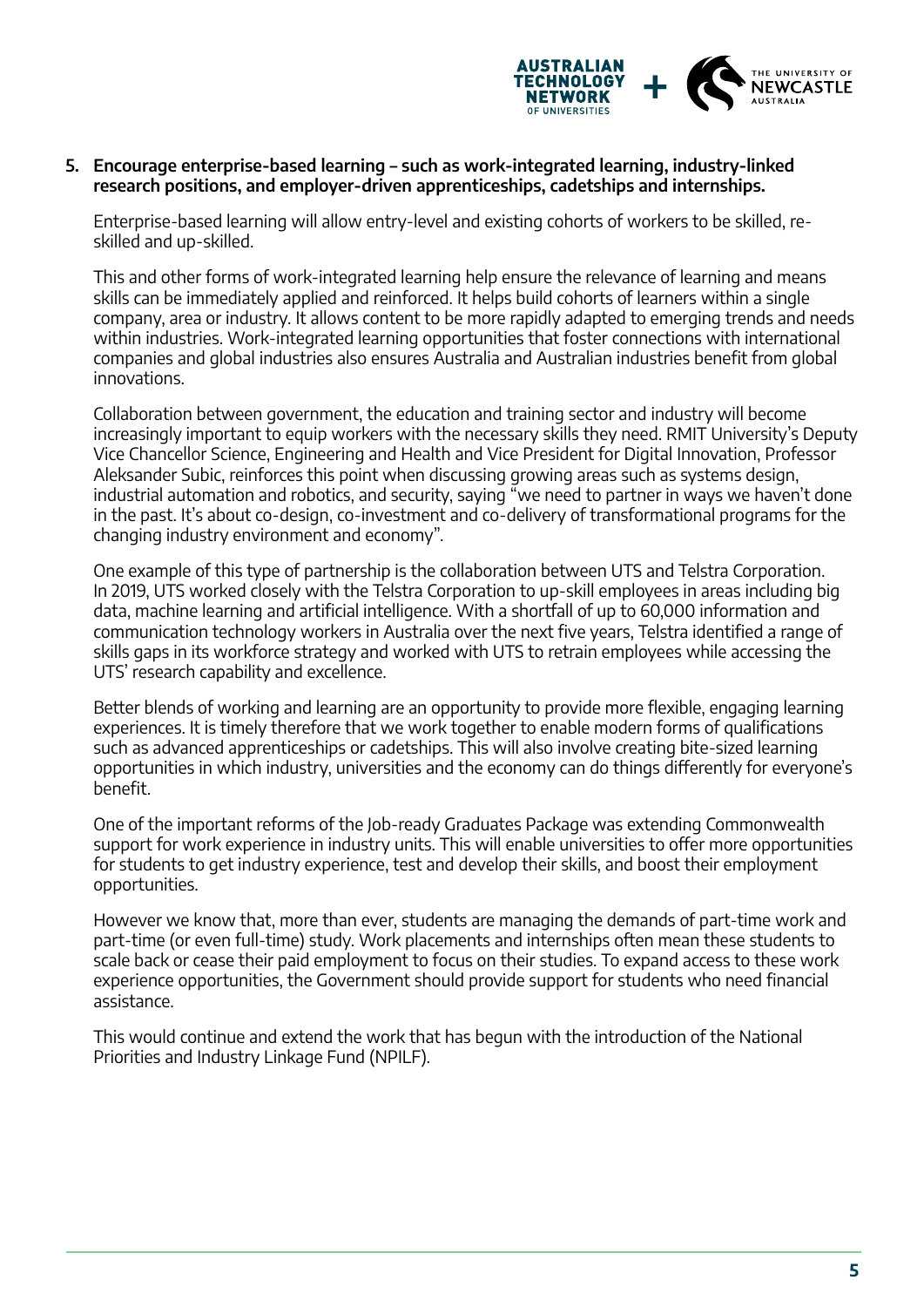

#### **6. As other supports are tapered, introduce targeted support or entitlements for the up-skilling and re-skilling of workers.**

As emergency economic supports such as JobKeeper and the JobSeeker COVID-19 supplement are tapered and phased out, there is an opportunity to introduce new support designed economic recovery, productivity improvements and jobs growth.

While there is financial support for initial study and foundational learning (e.g. HELP loans), there are more financial barriers and costs for workers who are seeking to take postgraduate study or top-up training.

As recommended in ATN's Skills for Tomorrow paper, direct supports for workers seeking to upskill and re-skill and their employers along with other incentives for investment in workforce skills and productivity would help address this gap. Enterprise-led approaches, where the employer helps their workforce to identify the right opportunities, could also be used to facilitate further learning in relevant skill areas.

This will ensure that workers and employers are better equipped to take on innovation and risk and able to take advantage of the creative and entrepreneurial opportunities that are available.

For example, the response to the pandemic has been remarkable in that many companies (and universities) have accelerated the digitisation of their operations such as customer and supply chain interactions by three to four years.

To maintain this momentum, we need to support the rapid up-skilling and re-skilling of the workforce so we are prepared for closer collaboration between people and smart machines, willing to innovate, and supported by an agile environment.

## **Driving innovation and transformation**

Align investment in research and innovation to high-value industries and high-value jobs, ensuring that the public and private sectors are working in partnership.

#### **Recommendations**

#### **7. Maintain a pipeline of research from discovery through to application and commercialisation.**

Australia needs a both a pipeline of research talent and opportunities, and a pipeline of research from discovery through to commercialisation. It is important that we continue to support our cohort of researchers to ensure they stay in their field and stay attached to their institutions.

The once-off \$1 billion boost for the Research Support Program introduced in the 2020-21 Budget was welcomed by ATN and vital for us to continue our research programs. However, given the alignment of Commonwealth support for teaching with the average cost of delivery and the revenue loss from restrictions to international education, universities will require more direct support and other support to explore and maximise new opportunities.

One way of providing this support would be to encourage more businesses to employ research graduates, PhD students and embrace innovation. The capacity and productivity of the Australian workforce should be increased by encouraging more businesses to do this. These graduates and PhD students bring with them the ability to transform these businesses with their connection to cuttingedge research and ability to undertake research and development into new fields.